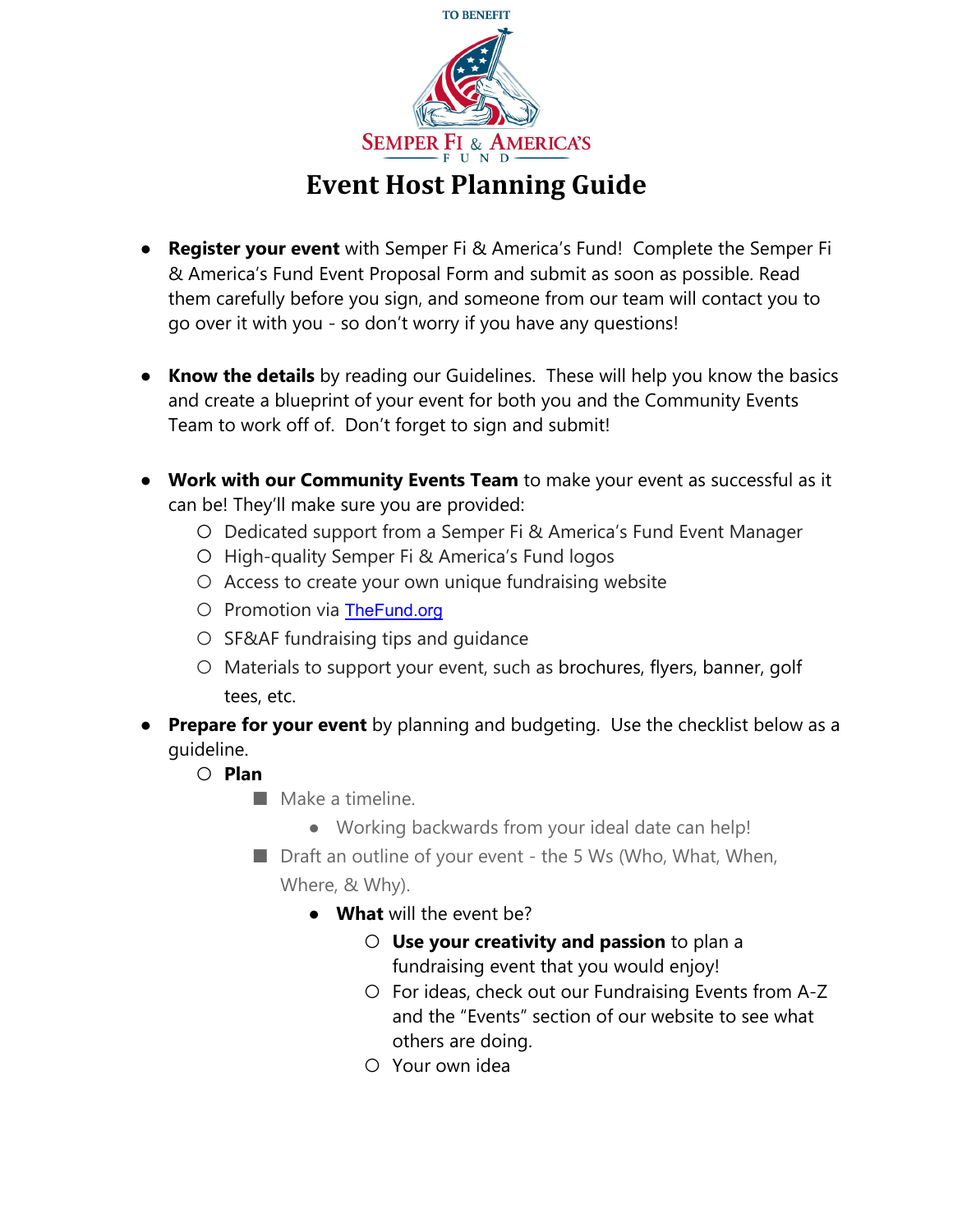- Who will attend?
	- People you know:
		- Family
		- Friends
		- Coworkers
	- The public: Target your participants
		- Athletes
		- Families
		- Students
		- Golfers
	- Effective publicity and marketing are the keys to a successful event.
	- Advertising- Target your audience
		- Social Media -
		- Ask for free advertising contact local newspapers, radio stations, community bulletin boards
		- Utilize flyers, handouts, email messages and word-of-mouth.
		- Don't forget to have all advertising approved by your SFF Event Manager
- **How** will your event be conducted?
	- Do you need volunteers? How many?
		- Who will you approach to help?
			- Friends
			- Families
			- Co-workers
			- Community
	- How will you recruit help?
		- Form committees and provide them guidance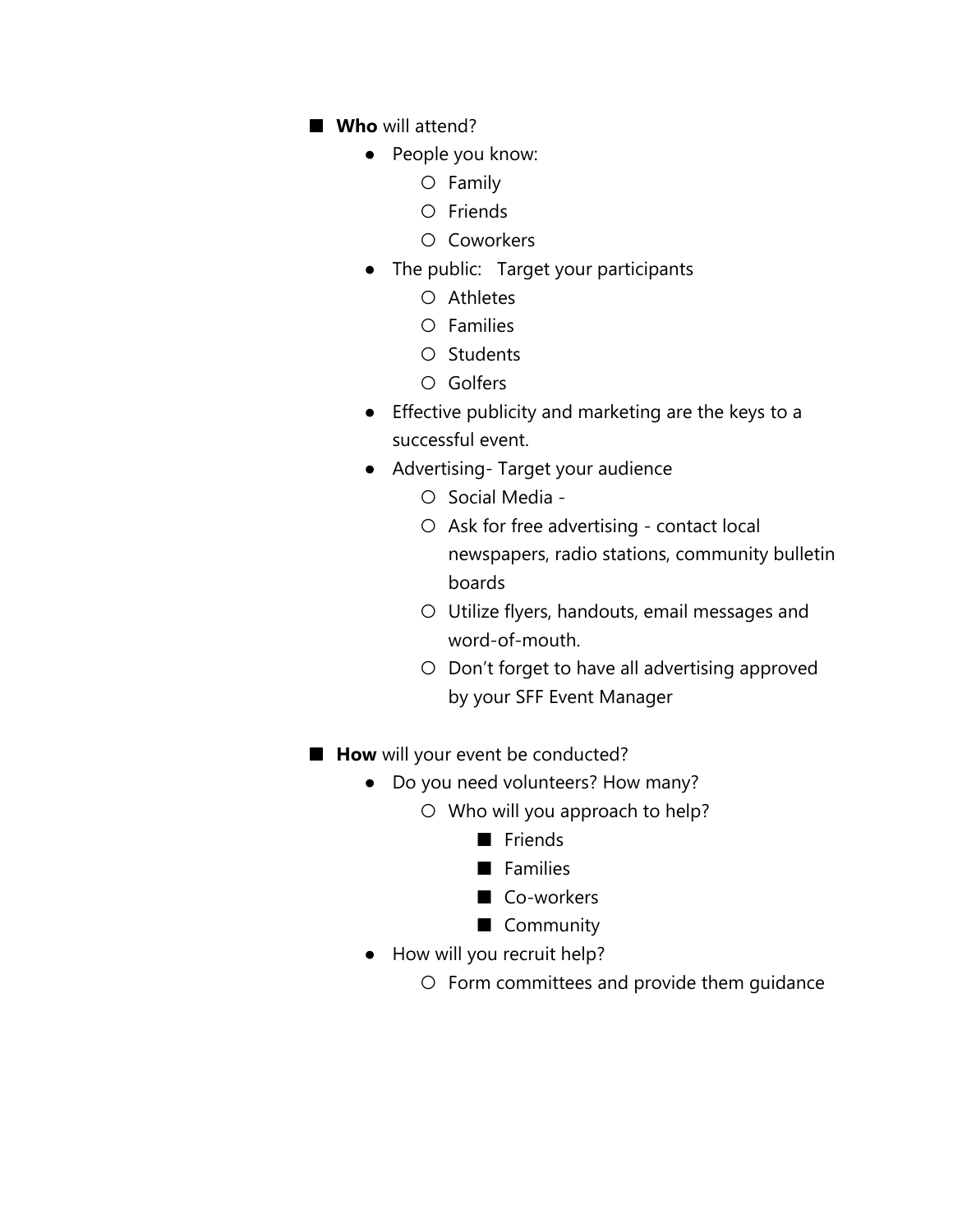- **Where** will your event take place?
	- The location and site of your event is necessary for success. Choosing a site is more than just finding out what rooms are available.
	- Consider factors like:
		- Room capacity
		- Indoor or outdoor event
		- Are there ramps/elevators/seats for those who require them?
	- Work with venues that fit your event, budget, and fundraising and event goals.
	- What items do you need
		- tables and chairs?
		- A podium?
		- A sound system?
- **When** will your event take place?
	- Consider scheduling it around your plans, holidays, school/company calendars, etc.
	- What time of day will be the best for your event?
	- Get your event on people's calendars!

## ○ **Budget**

- Determine your fundraising goal.
	- Aim high, but be realistic
	- How will your event raise money?
		- Donation website
		- Tickets for admission
		- Raffles
		- Auctions
			- Donation pledges
- Define your budget.
	- How will you pay to put on your event?
		- Personal funds
		- Raising funds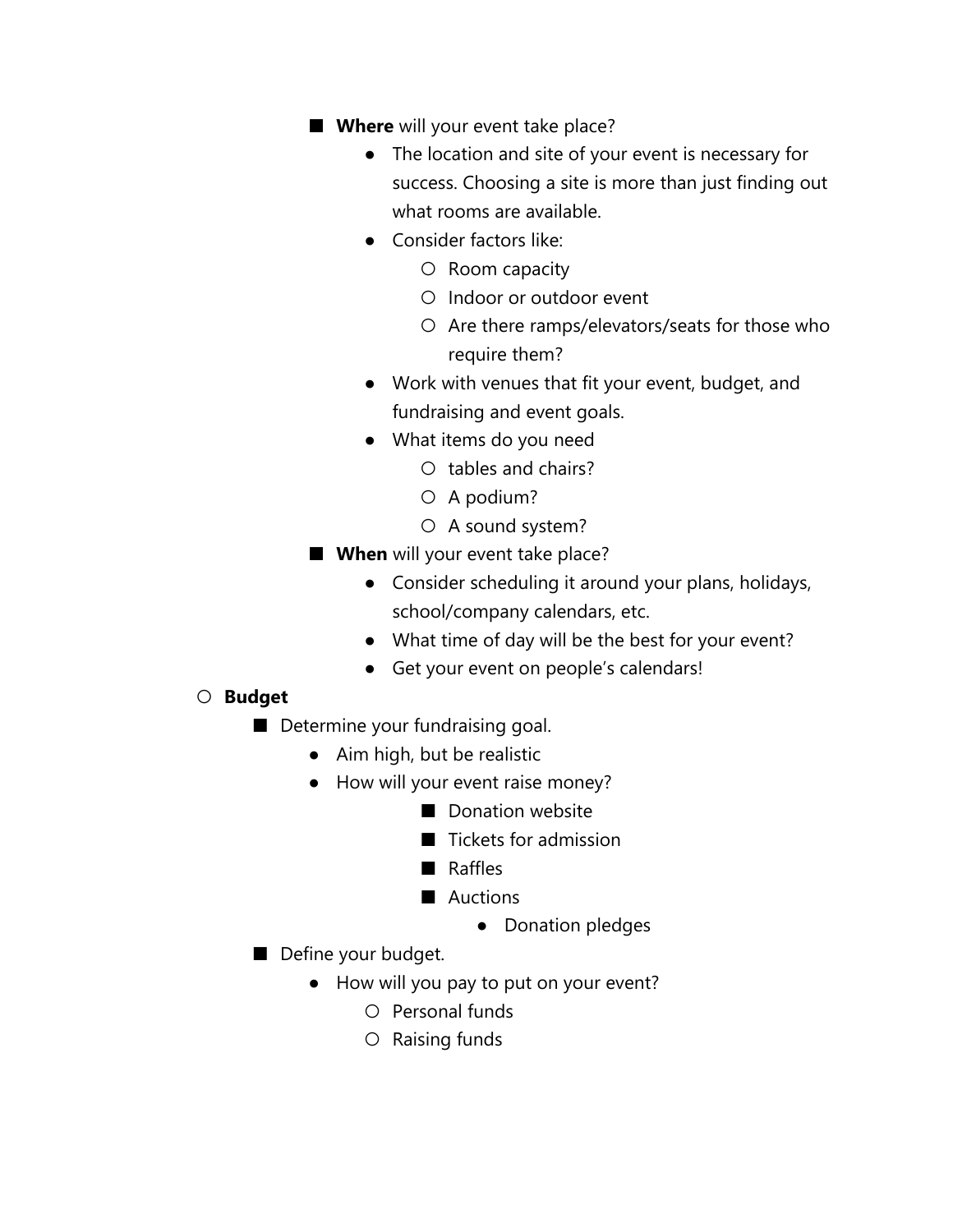- The budget should be specific, and include (but is not limited to):
	- What may cost money:
		- Printing
		- Permits/insurance
		- Venue fee
		- Entertainment
		- Audio/visual
		- Food and beverage
		- Decorations
		- Marketing
		- Supplies
	- Ways to raise money
		- Sponsorships
		- Ticket sales
		- Donations
		- Auction
	- Maintain good records to keep track of all income and expenses. Also, expect the unexpected, extra expenses will come up!
- **Work** with your Semper Fi & America's Fund Event Manager
	- What kind of promotional materials will help you at your event?
	- Do you have any military members or groups you know that would attend?
	- Will you need a guest speaker?
- After Action:
	- Return all rentals
	- Balance the books
	- Check in with your Semper Fi & America's Fund Event Manager
		- Complete your SF&AF Check Donation Form -
			- $\circ$  indicate your event's name on the form,
			- let your Event Manager know when sent
			- Communicate with Event Manager if additional monies will be sent directly in support of your event